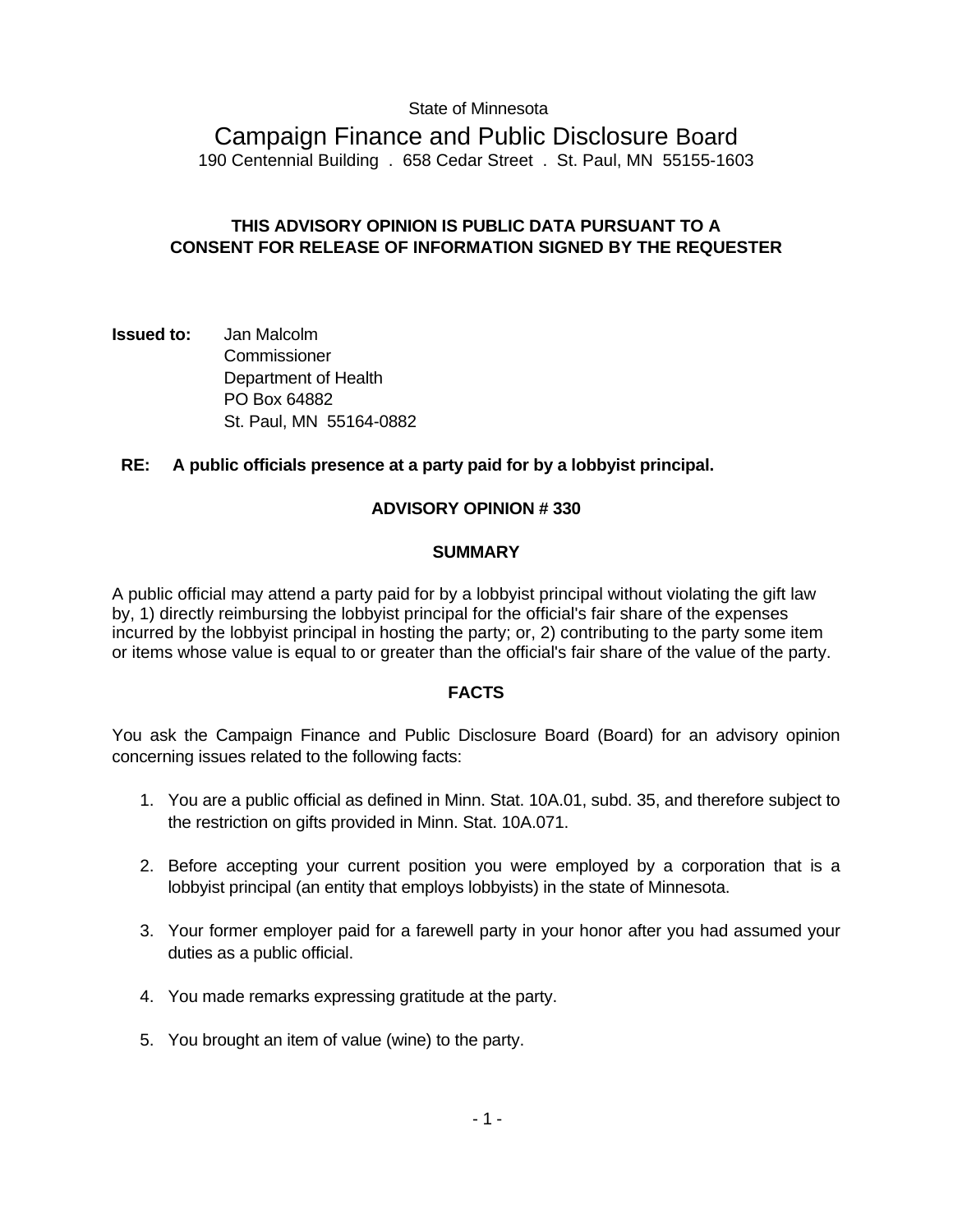#### **ISSUE ONE**

Was partaking in food or beverage or entertainment at the farewell party a prohibited gift under the provisions of Minn. Stat. 10A.071?

#### **OPINION**

Yes, as provided in the facts a lobbyist principal paid for the cost of the party, and you were a public official at the time the party occurred. Furthermore, Minn. Rules 4512.0100, subp. 3, defines meals and entertainment as a prohibited gift. The Board has recognized in previous opinions that the gift prohibition statute does not make a distinction or exception for gifts given at occasions, or with motives, that are purely social in nature. Therefore, the Board concludes that the gift prohibition extends to situations that might be seen as common courtesy if the individual receiving the gift was not a public official.

## **ISSUE TWO**

Did your remarks at the party qualify as one of the exceptions to the gift prohibition?

## **OPINION**

No. Minn. Stat. 10A.071, subd. 3 (a)(7), provides an exception to the gift prohibition for food or beverage provided to public officials that make a speech or answer questions as part of a program. The Board has held in previous opinions, and continues to understand, that this exception is narrow. The exception is intended only for events at which there is a formal program centered, at least in part, on the presentation made by the public official. Remarks made by a public official that are informal, even if there is a social expectation that they are made, are not of the type that qualifies as an exception to the gift prohibition .

## **ISSUE THREE**

Could you partake in food or beverage or entertainment at the party without violating the gift prohibition if you contributed an item of equal or greater value to the fair value of the goods and services you consumed at the party?

Yes. Minn. Stat. 10A.071, subd. 1, defines a gift in part as something "…received without the giver receiving consideration of equal or greater value in return." Consequently, if the value of the wine you provided is at least equal to the fair market worth of the goods and services you received while at the party, then attending the party was a transaction and not a prohibited gift. One way of determining the fair market value of the goods and services you were provided would be to total the cost of the food, beverage, entertainment, decoration, and wait staffing provided by the lobbyist principal, and dividing that amount by the number of individuals that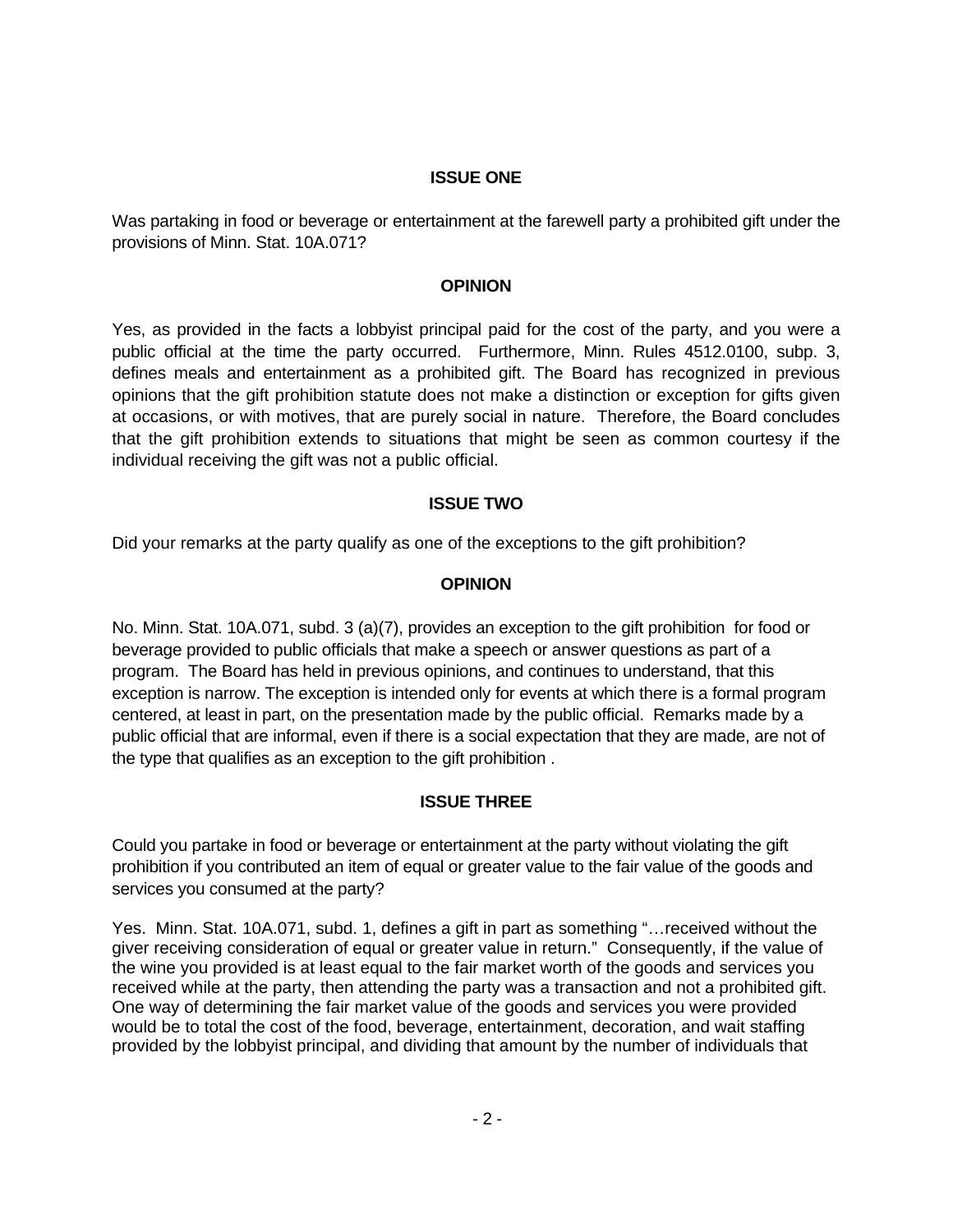attended the party. If the fair value of your proportional share of attending the party is greater than your contribution, you should reimburse the difference to the lobbyist principal.

Although not included as a fact in this opinion request, the Board notes that any present provided to a public official cannot be added to the calculation used to determine the fair market value of attending the party. The public official must reimburse the full value of any present paid for by a lobbyist or lobbyist principal in order to avoid a violation of the gift prohibition.

Issued: *iVieg d'8 de* 

Chair śе.

 $\epsilon$ inance and Public Disclosure Board osian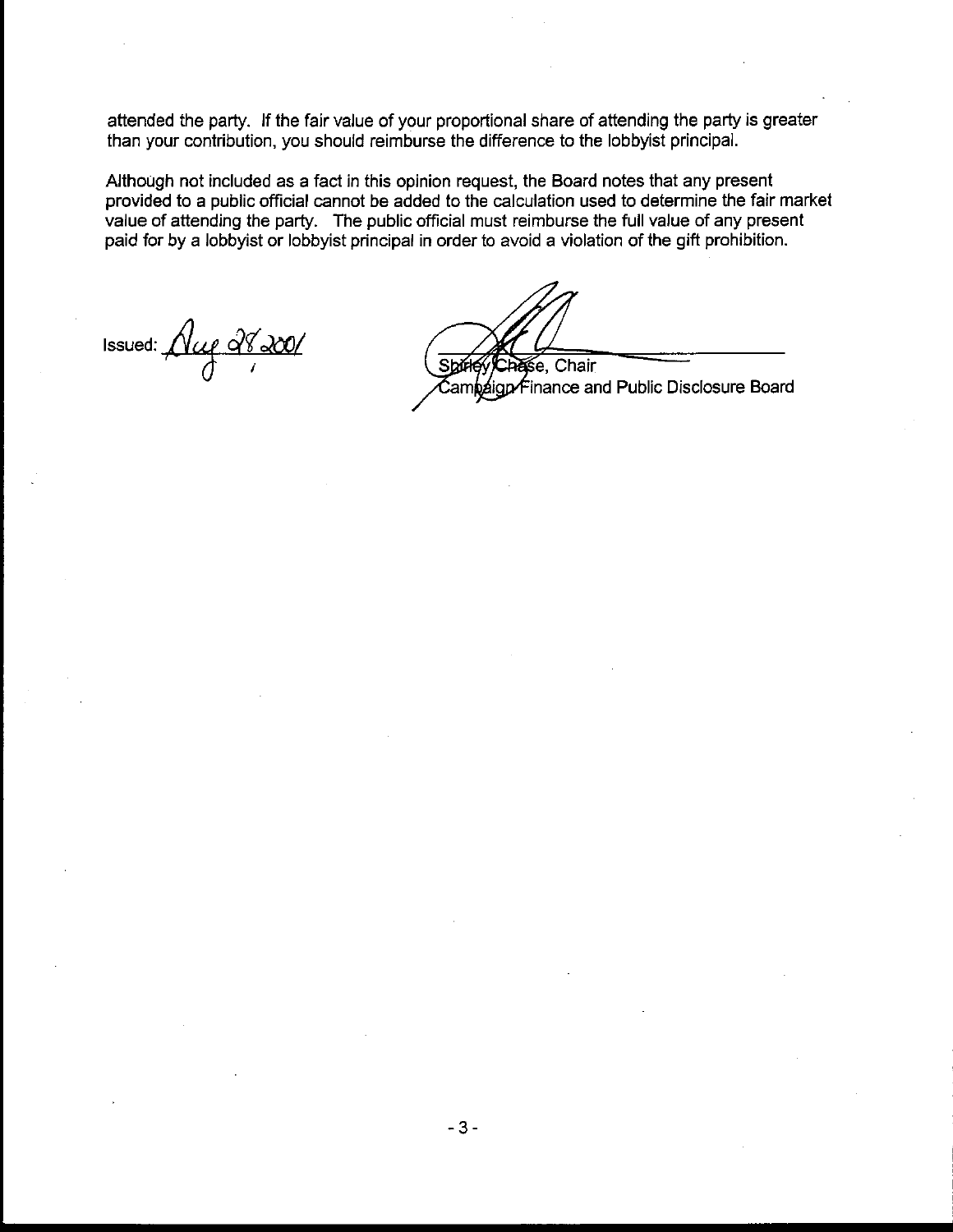## **CITED STATUTES AND RULES**

#### **MINNESOTA STATUTES 10A.01 DEFINITIONS.**

Subd. 35. **Public official**. "Public official" means any:

(1) member of the legislature;

 (2) individual employed by the legislature as secretary of the senate, legislative auditor, chief clerk of the house, revisor of statutes, or researcher, legislative analyst, or attorney in the office of senate counsel and research or house research;

 (3) constitutional officer in the executive branch and the officer's chief administrative deputy;

(4) solicitor general or deputy, assistant, or special assistant attorney general;

 (5) commissioner, deputy commissioner, or assistant commissioner of any state department or agency as listed in section 15.01 or 15.06;

 (6) member, chief administrative officer, or deputy chief administrative officer of a state board or commission that has either the power to adopt, amend, or repeal rules, or the power to adjudicate contested cases or appeals;

 (7) individual employed in the executive branch who is authorized to adopt, amend, or repeal rules or adjudicate contested cases;

(8) executive director of the state board of investment;

(9) deputy of any official listed in clauses (7) and (8);

(10) judge of the workers' compensation court of appeals;

 (11) administrative law judge or compensation judge in the state office of administrative hearings or referee in the department of economic security;

 (12) member, regional administrator, division director, general counsel, or operations manager of the metropolitan council;

(13) member or chief administrator of a metropolitan agency;

 (14) director of the division of alcohol and gambling enforcement in the department of public safety;

(15) member or executive director of the higher education facilities authority;

(16) member of the board of directors or president of Minnesota Technology, Inc.; or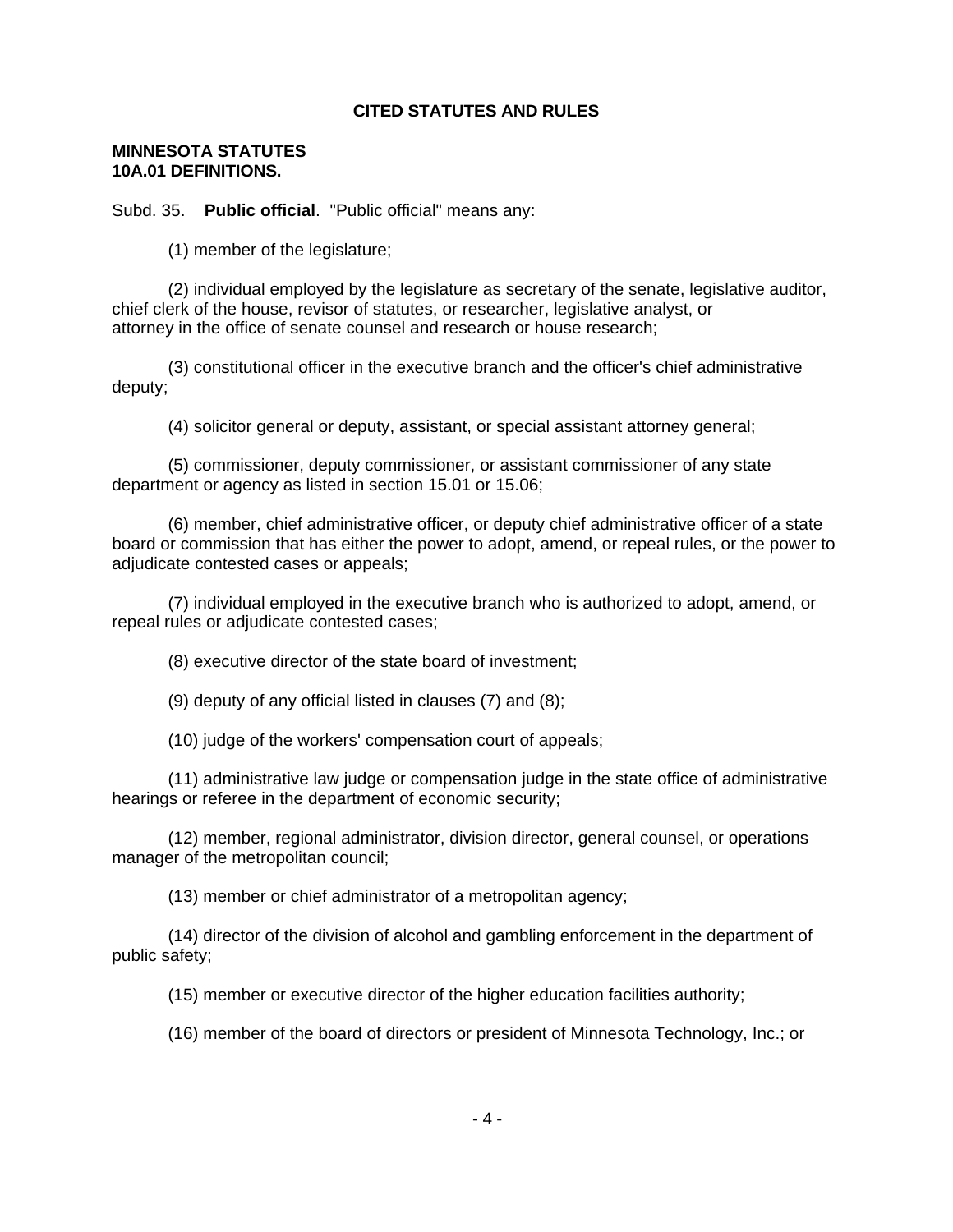(17) member of the board of directors or executive director of the Minnesota state high school league.

# **10A.071 CERTAIN GIFTS BY LOBBYISTS AND PRINCIPALS PROHIBITED.**  Subdivision 1. **Definitions**.

(a) The definitions in this subdivision apply to this section.

 (b) "Gift" means money, real or personal property, a service, a loan, a forbearance or forgiveness of indebtedness, or a promise of future employment, that is given and received without the giver receiving consideration of equal or greater value in return.

 (c) "Official" means a public official, an employee of the legislature, or a local official of a metropolitan governmental unit.

Subd. 2. **Prohibition**. A lobbyist or principal may not give a gift or request another to give a gift to an official. An official may not accept a gift from a lobbyist or principal.

# Subd. 3. **Exceptions.**

- (a) The prohibitions in this section do not apply if the gift is:
	- (1) a contribution as defined in section 10A.01, subdivision 11;

 (2) services to assist an official in the performance of official duties, including but not limited to providing advice, consultation, information, and communication in connection with legislation, and services to constituents;

(3) services of insignificant monetary value;

 (4) a plaque or similar memento recognizing individual services in a field of specialty or to a charitable cause;

(5) a trinket or memento of insignificant value;

(6) informational material of unexceptional value; or

 (7) food or a beverage given at a reception, meal, or meeting away from the recipient's place of work by an organization before whom the recipient appears to make a speech or answer questions as part of a program.

(b) The prohibitions in this section do not apply if the gift is given:

 (1) because of the recipient's membership in a group, a majority of whose members are not officials, and an equivalent gift is given to the other members of the group; or